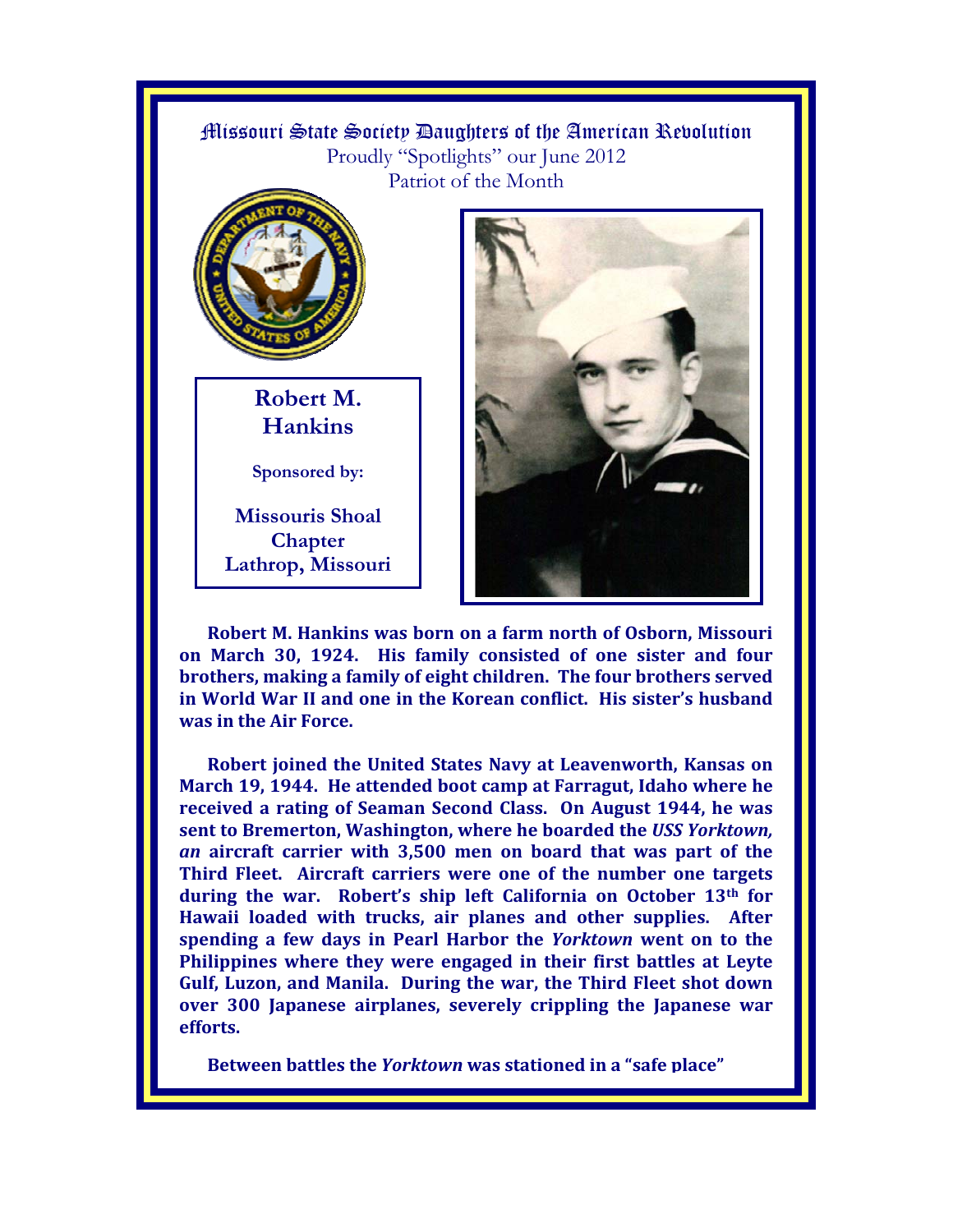**called Mogmog, which was a chain of the Ulithi Islands and an area half way between Hawaii and the Philippines. This area was where aircraft carriers could refuel, men could get "rest and relaxation" and ships were protected by a circle of United States submarines.** 

**During January 1945, the** *Yorktown* **entered the China Sea, refueled at Hong Kong and was under attack when they left the area. Robert's ship was engaged in battle north of Formosa and in February invaded Tokyo, Japan, shooting down several planes and also doing damage on the ground; fortunately the United States received no loss. At this time they struck and helped in the invasion of Iwo Jima. At one time the** *Yorktown* **was hit and a plane burned on deck. Most of the time, they traveled along with the** *USS Missouri* **and were protected to a certain extent by destroyers who traveled along side of them.** 

**The** *Yorktown* **supported the invasion of Okinawa and while there the United States had some ships which were hit by Japanese suicide planes. The** *USS Missouri* **was hit by a bomb but survived. Robert's ship supported the battle of Okinawa for several months. Later they moved to Tokyo and North Japan where the** *Yorktown* **shelled the Japanese airfields, transports, and military installations. The middle of August his ship was ready to strike Tokyo again when they were called back and told the war had ended.** 

**While waiting for further orders his ship was refueled and the Third Fleet mail was delivered and sorted. United States planes were sent up over Tokyo and dropped supplies into our Prisoner of War camps. Word came to them about the Peace Treaty being signed by General MacArthur and Admiral Nimitz on the** *USS Missouri* **in Tokyo Bay. While the** *Yorktown* **was stationed at Yokosuka Naval Base, Robert drove one of five** *Yorktown* **jeeps to take officers sightseeing at Yokosuka, Yokohama and Tokyo.** 

**On October 1, 1945, the** *Yorktown* **left Tokyo Bay to begin the journey home. Robert arrived at San Francisco pier, Alameda, California and had a thirty day leave. The middle of December, he boarded the** *USS Santee* **and on the 25th, left for Guam and Saipan to bring troops back to the United States. Robert arrived back in the United States on February 8, 1946. He was given an Honorable Discharge with a rank of Seaman First Class on February 13, 1946 in St. Louis, Missouri. He returned to his home on February 14, 1946.** 

**Robert's medals, awards, citations include:**